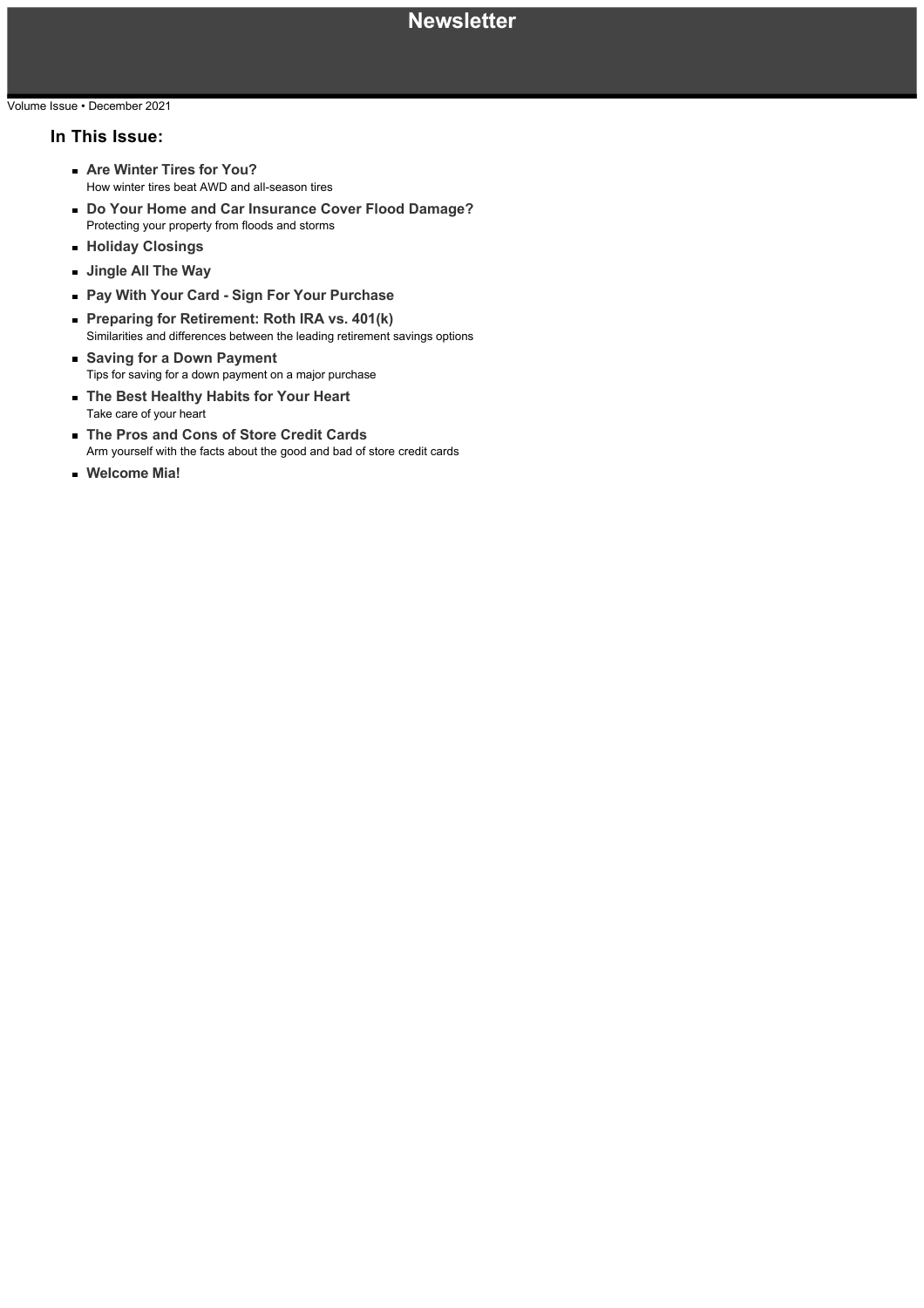### **Newsletter**

### **Welcome Mia!**



PSCU is proud to introduce our new virtual team member, Mia!

Chat with Mia on our website, 24 hours a day, 7 days a week, to receive assistance with your member service needs. She can answer any questions, comments, and concerns you may have about different topics such as:

- Online and Mobile Banking
- $\bullet$ Hours and Locations
- **Transactions**  $\bullet$
- And much more!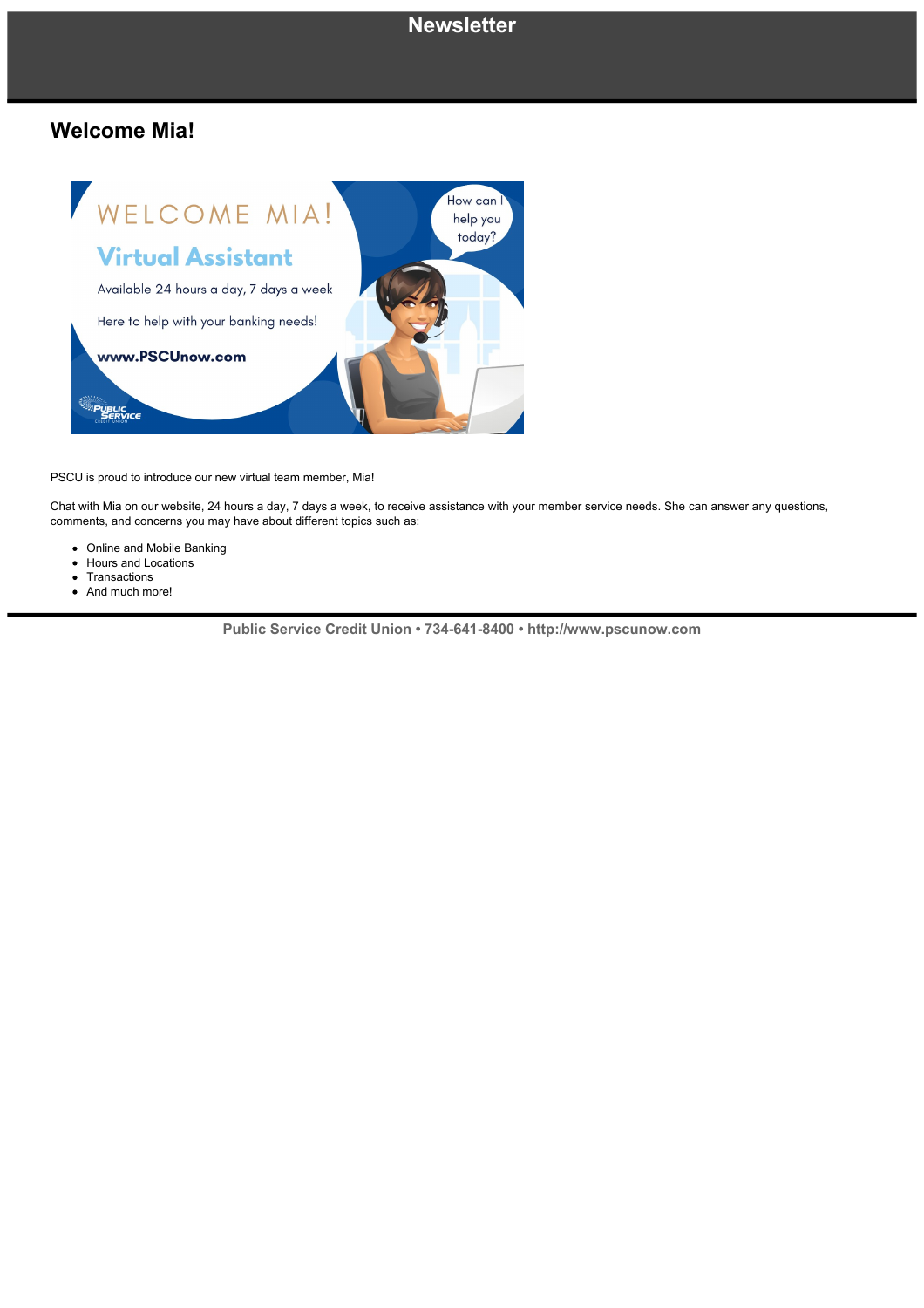# **Saving for a Down Payment**

### **Tips for saving for a down payment on a major purchase**

Saving for a down payment for a house, car, or other major purchase can feel overwhelming. How do you begin? Where do you stash the money? When will you reach your goal? The following tips will help you answer these questions so you can start saving now.

### **First steps**

Whether you are ready to settle in a home, have your eye on a new ride, or are considering a renovation to your existing digs, the first step in saving a down payment is the same: you must figure out how much money you need. Go over your finances with a fine-tooth comb to find easy ways you can start saving. You might cut out some entertainment expenses, whittle down your eating-out expenditures, or even get a side gig to bring in extra income. Perhaps you have a healthy emergency fund or retirement account you can access to jumpstart your savings.

### **Buying a house**

Although you don't always need a down payment to purchase a home, it is in your best interest to have one. If not, you may have trouble finding a lender. Even if you do find a lender, you will be required to purchase additional insurance if your down payment is less than 20 percent of the full purchase price, according to Jeremy Vohwinkle, writer for



TheBalance.com. Plus, not having a sizable down payment leaves you open to astronomical interest rates on your loan.

"If you are comfortable with a down payment lower than 20 percent, check with the Federal Housing Administration or Veteran's Administration as well as state housing authorities for programs that can offer first-time and low- to moderate-income families a lower down payment requirement than conventional loans," advises Vohwinkle.

Other sources to check include the U.S. Department of Housing and Urban Development and U.S. Department of Agriculture's Rural Housing Service.

#### **Searching for a car**

When you've picked the car you want, you need to figure out your down payment. Shannon Bradley, writer for NerdWallet.com, recommends aiming to save at least 20% of the car's purchase price to put down. If that amount is out of your reach, save as much as you reasonably can without draining your emergency savings. A larger down payment means a smaller loan, and therefore lower monthly payments.

### **For safe keeping**

According to Eric Rosenberg, writer for Investopedia.com, the money you save for your down payment should be accessible, earn a return, have low risk, and retain its value. There are several options for keeping your down payment secure, starting with the simplest and easiest route — a traditional savings account at your current financial institution.

"If you want to earn more interest without sacrificing the safety of FDIC or NCUA protection, opt for a high-yield savings account," suggests Rosenburg. To use this type of account you will likely need to be an existing customer. These accounts are also typically exclusive to online-only financial institutions.

Some states offer a first-time homebuyers savings account. The riskiest option for holding your down payment, according to Rosenberg, is through a brokerage account, which draws returns from your investment success in stocks and bonds.

With a clear plan, time, and sacrifice, you will have what you need for a down payment on a house, car, or other major purchase.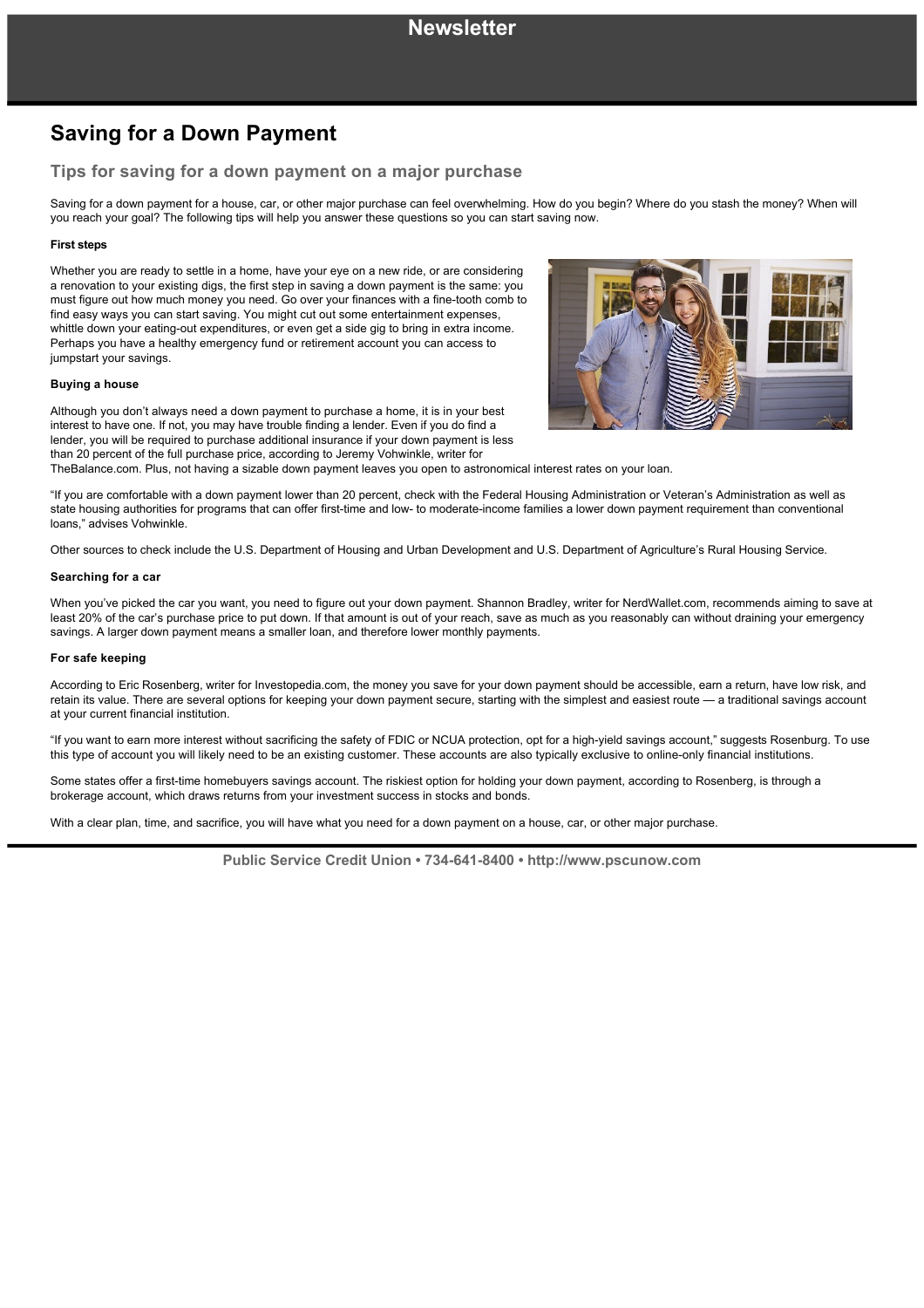# **Preparing for Retirement: Roth IRA vs. 401(k)**

### **Similarities and differences between the leading retirement savings options**

Retirement may seem like a long way away, but time moves quickly and it could be here before you know it. That's why it's important to establish a lucrative, reliable retirement savings and investment solution now. The most common types are Roth IRA and 401(k) accounts. They may seem similar, but they have a handful of differences that may make one option more suitable for you than the other.

### **How are a Roth IRA and 401(k) similar?**

Fundamentally, a Roth IRA and a 401(k) have the same goal: to help you invest your retirement savings during your working career. The accounts will grow tax-free until you're ready to end your normal employment arrangement and start enjoying your golden years. Both accounts allow your savings to grow tax-free but - as Jean Folger of Investopedia outlines — they differ in tax treatment, investment options, and employer contributions.

### **What is a 401(k)?**

Kristie McCauley of The Simple Dollar offers this definition of what a 401(k) is. "A 401(k) is an employer-sponsored plan that is often included in the benefits package of a full-time job. If you elect to use a 401(k), you can sign up through your employer," though she points out that your account will likely be managed by an investment firm. When you set up a 401(k) account through your employer, you allocate a portion of your paycheck to go directly into your 401(k) account instead of routing to your checking account.



#### **What is a Roth IRA?**

Rather than going through your employer to establish your retirement savings account, you could work directly with an investment firm. This allows you to establish a Roth IRA account, which McCauley says may give you greater freedom in your investment strategies. You contribute money from your savings account to this investment account every year. A Roth IRA — which stands for "individual retirement account" — is often taken by those who are selfemployed or whose employer doesn't offer a 401(k) plan.

#### **Key differences**

According to Ramsey Solutions, a primary difference between a 401(k) and a Roth IRA is how they're taxed. Because the former is deducted from your paycheck before income taxes are calculated, which reduces your taxable income, you'll have to pay taxes when you start withdrawing from your 401(k) upon retirement. On the other hand, the money you contribute to a Roth IRA has already been taxed by the IRS as part of your income. So, when you begin receiving disbursements from your Roth IRA, the money will be tax-free.

A benefit that a 401(k) offers which a Roth IRA does not is that oftentimes employers offer to "match" the amount of money you contribute to your 401(k) account up to a certain amount. For example, an employer may match 50 percent of your contributions up to 6 percent of your salary or 100 percent of your contributions up to 3 percent of your salary. After a vesting period, those employer-contributed funds in your account belong to you.

You can also contribute more money annually to a 401(k) than you can an IRA. While the IRS can change the cap on your annual contributions to these accounts as tax laws change, you can typically contribute over three times as much to a 401(k) in a given year than you could to a Roth IRA.

The good news is that you can contribute to both types of accounts at the same time and adjust your contributions as your employment situation changes over the course of your career. Talk with an investment adviser to determine what the best solution is for your financial situation.

- NOT A DEPOSIT
- NOT FDIC INSURED
- . NOT INSURED BY ANY FEDERAL GOVERNMENT AGENCY
- NOT GUARANTEED BY THE BANK
- MAY GO DOWN IN VALUE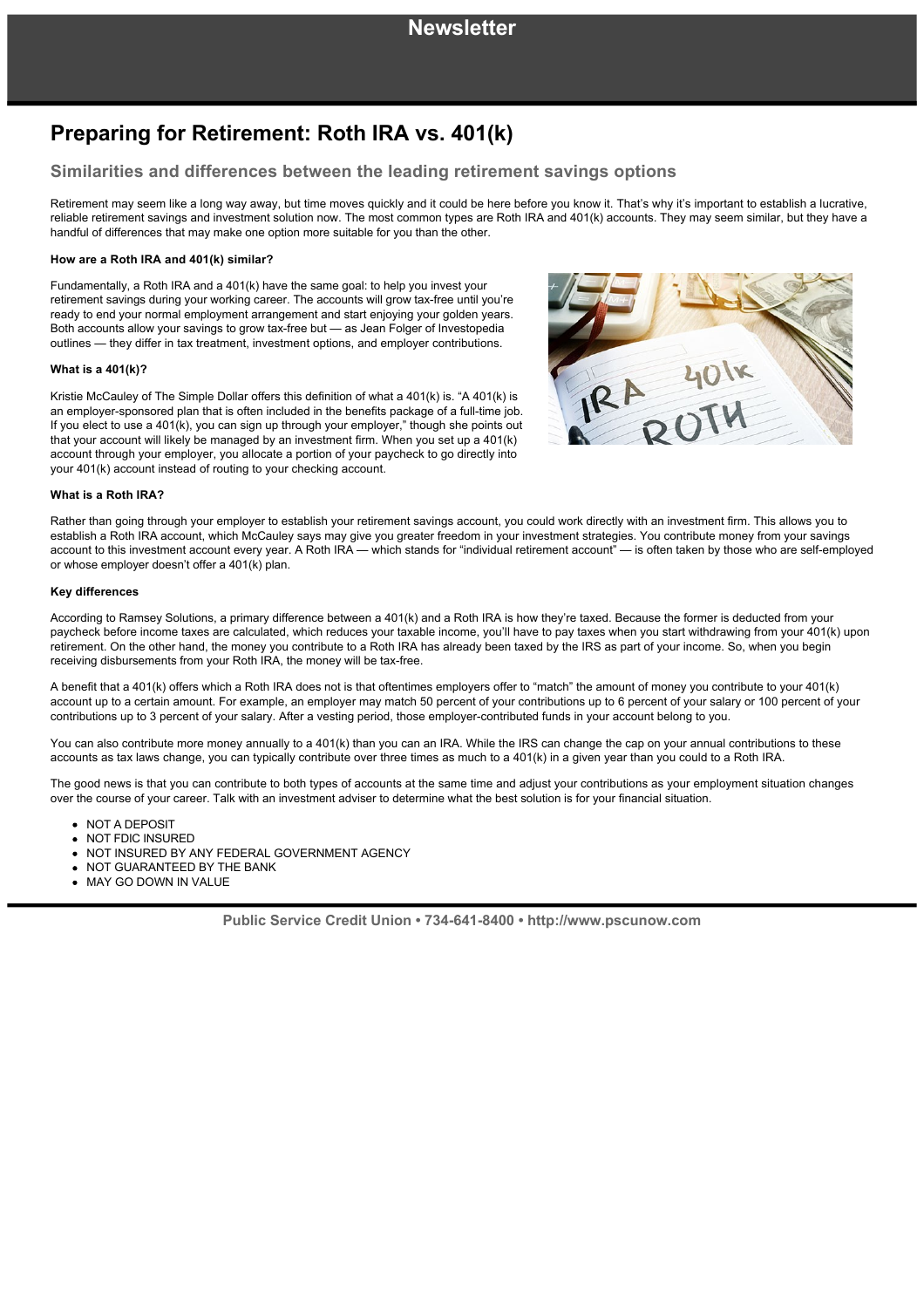# **The Pros and Cons of Store Credit Cards**

### **Arm yourself with the facts about the good and bad of store credit cards**

Chances are, you have been offered the opportunity to sign up for at least one store credit card while visiting a major retail chain. These offers are often quite tempting, promising you several exclusive benefits if you sign up. As a savvy shopper, you know there are always two sides to every coin. Before saying yes to the inquiring salesperson behind the counter, here are a few notable pros and cons of acquiring store credit cards.

### **The pros: discounts, freedom and improved credit scores**

Perhaps the biggest perk of signing up for a store credit card is the discount opportunities such a card brings. Tiffany Patterson of SmartAsset reports that when you're a store cardholder, you are typically eligible for exclusive sales unavailable to other shoppers, and you might get an additional percentage off whenever you stop by the store. This could save you a lot of money, bringing with it a feeling of exclusivity and importance that many consumers find appealing. As a bonus, Patterson writes that many retailers offer an upfront discount just for signing up for the credit card, rewarding you immediately for deciding to take home that shiny new card.

Another major pro is the freedom credits cards bring to your shopping. Having a store credit card means that expensive purchases are no longer as cost-prohibitive, and you can pay them off at a later time. As long as you make responsible choices, this means that your new card lets you, within reason, buy whatever you need. If used in the right way, store credit cards can also improve your credit score, reports Satta Sarmah Hightower of Credit Karma, making them an appealing investment.

#### **The cons: credit limits, interest rates and personal responsibility**



There are benefits of having a store credit card, but there are also plenty of risks. The most obvious of these is the role personal responsibility plays in having a credit card. If you routinely overspend when you shop and have problems paying debts on time, a new credit card might not be a good choice. Hightower points out that store credit cards often have high annual percentage rates compared to traditional cards, so carrying a balance when you overspend has larger financial consequences.

Acquiring one of these cards sometimes causes a slight drop in your credit score, according to Patterson. If your score is already low, this could be a problem. There's also the issue of credit limits, as store credit cards often have smaller limits than other cards. Hightower points out that lower credit limits and your spending could raise your overall credit utilization rate, which tells prospective lenders how much of your available credit you use. The higher that number is, the more difficult it could be to find financing for larger purchases.

In the end, it is your responsibility to make the final decision. By looking at such things as financial standing, goals and habits, you can determine if a store credit card is right for you.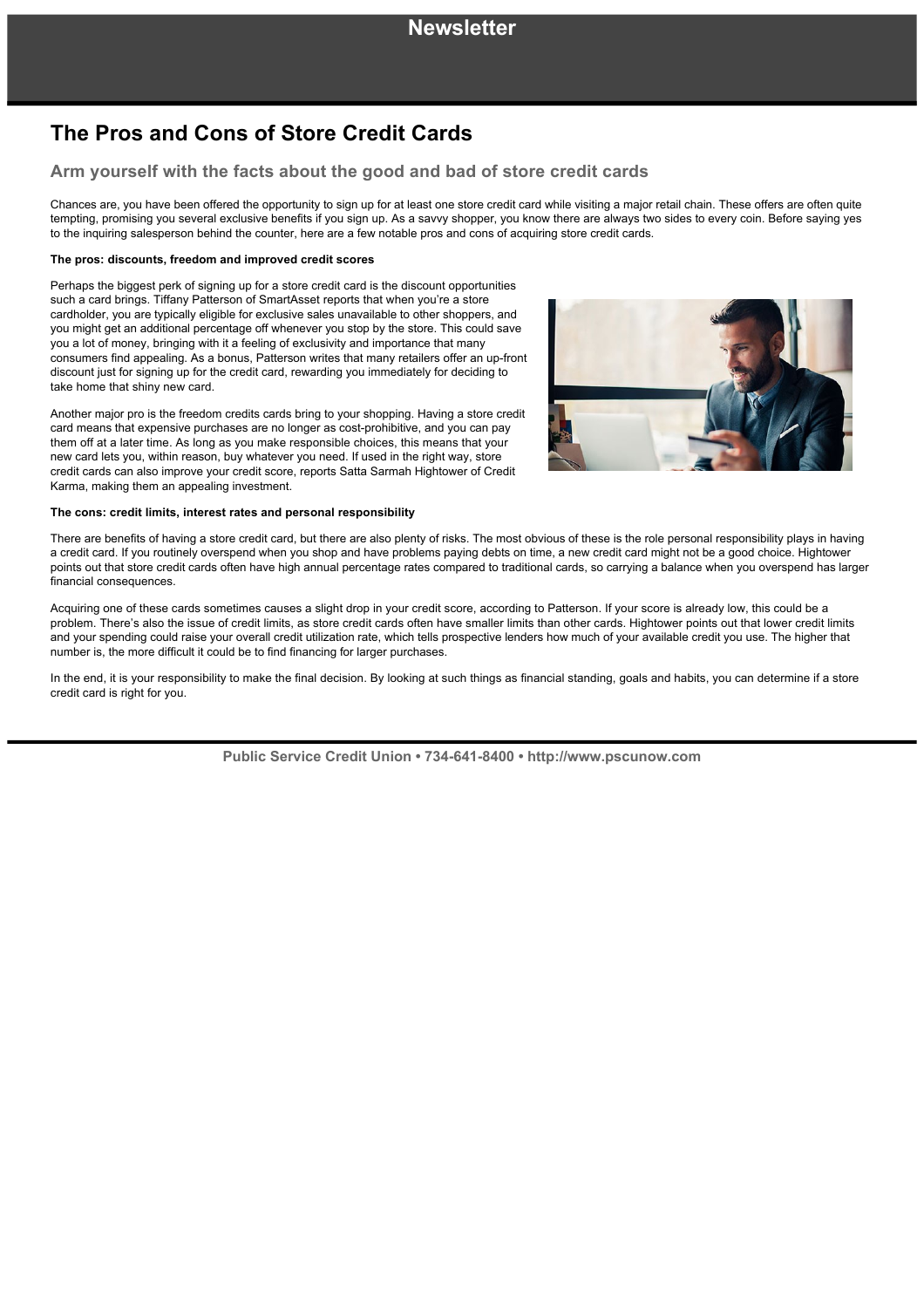## **Newsletter**

# **Jingle All The Way**



Triple Jingle Loan is back! For a limited time only, members who have been with PSCU for 1+ years can borrow up to \$1200, with 12 months to pay back, at only 12% APR\*!

New applications are being accepted beginning November 15th January 31st! Apply Now

\*APR = Annual Percentage Rate. Some restrictions apply. Must apply online and meet lending guidelines to qualify. Limited time offer. Promotion is subject to change without notice.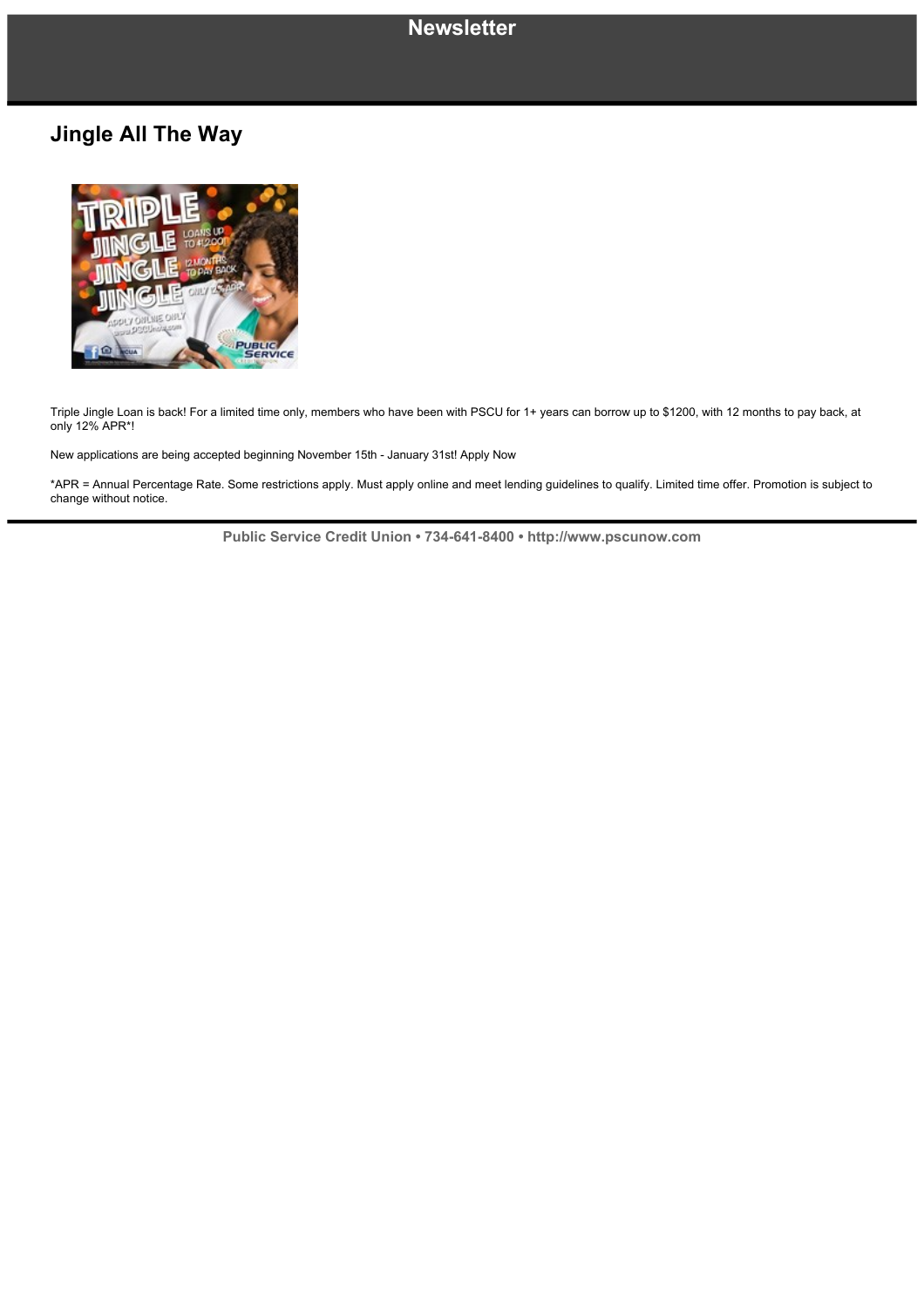# **Pay With Your Card - Sign For Your Purchase**

Swipe & Sign is back! From November 1st to January 31st, use your PSCU debit card as credit and you'll be automatically entered into a drawing for a \$500 Amazon gift card!\*

\*No purchase or transaction necessary to win. Open to PSCU debit card cardholders who are legal US residence, 18 or older at time of entry. See official rules for alternate method of entry and odds of winning. Subject to full official rules a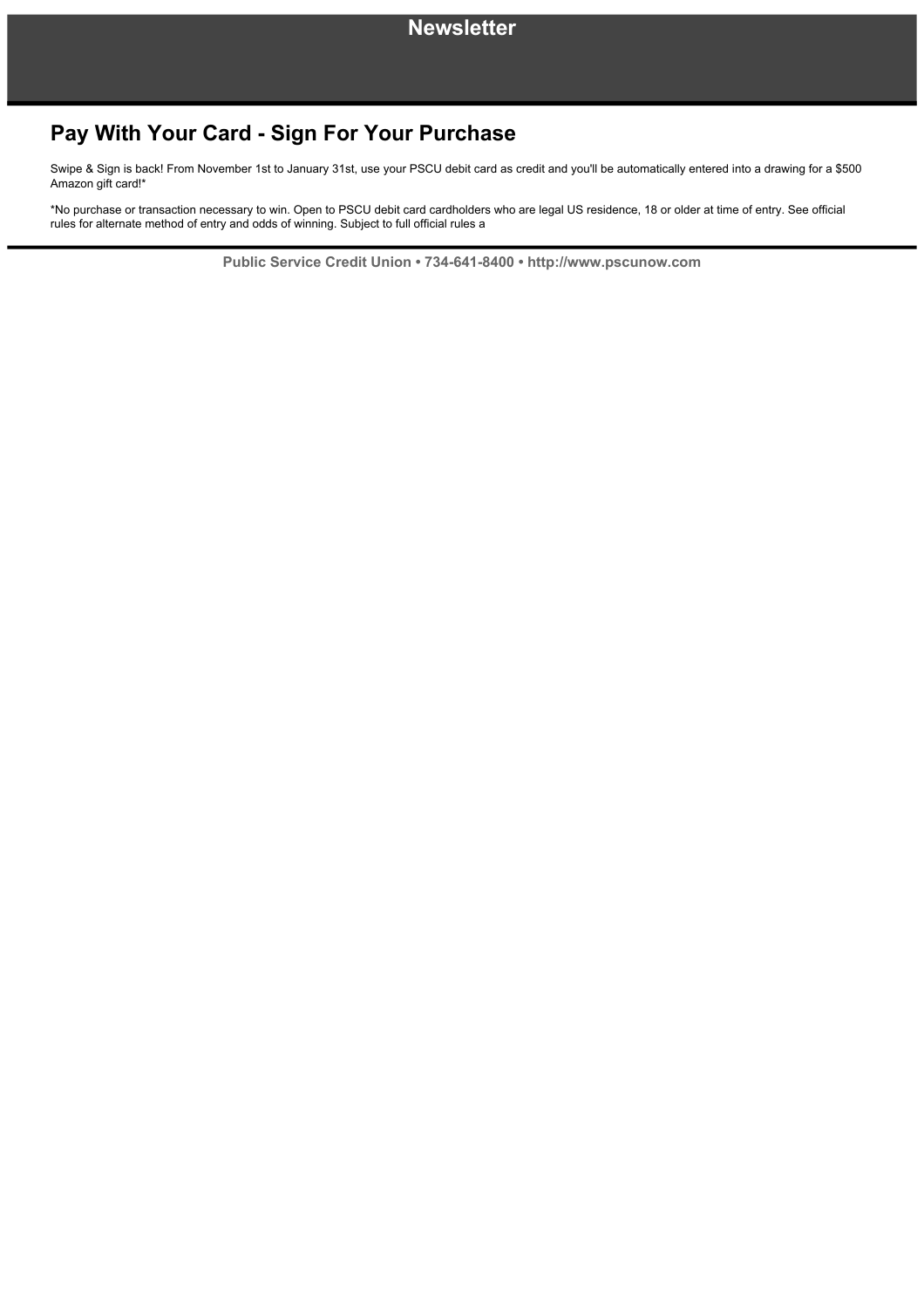### **Newsletter**

# **Holiday Closings**



Christmas Eve **December 24th** Close at 12pm Christmas **December 25th** Closed New Years Eve - December 31st - Close at 12pm New Years Day - January 1st - Closed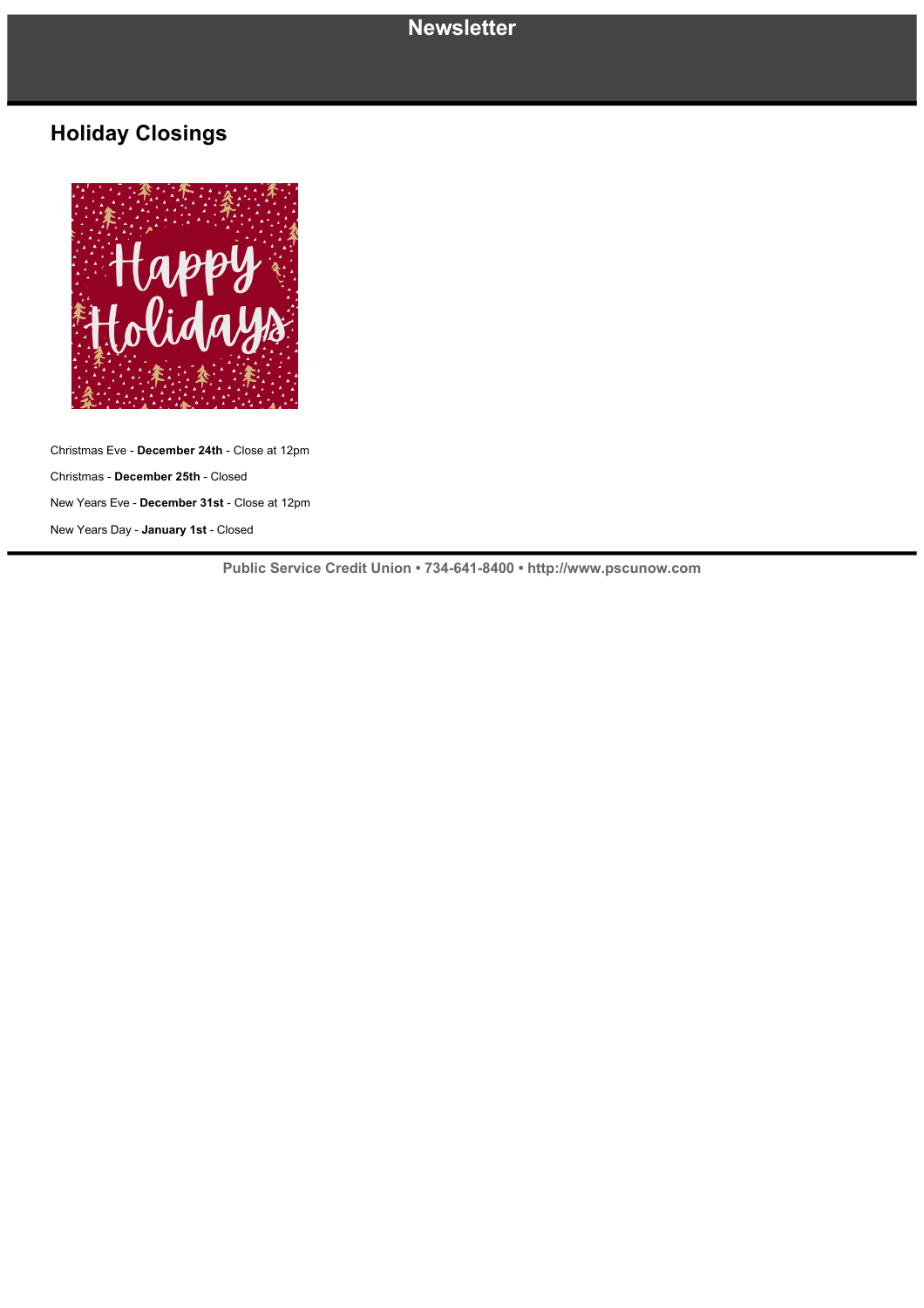# **Do Your Home and Car Insurance Cover Flood Damage?**

### **Protecting your property from floods and storms**

Floodwater can inflict major damage to your property, including your car and home. Water can corrode wires and cause electrical problems, as well as contribute to the growth of mold and mildew. Enough water can cause your car to become non-drivable and your home to become unlivable. Without insurance coverage, the substantial cost of fixing or replacing your flood-damaged property would come out of your pocket. How do you know if your insurance covers it?

### **Water damage is not flood damage**

Most homeowners insurance policies cover water damage but not flood damage. Water damage can be described as an issue originating inside your property, such as a burst pipe or ruptured water heater. This coverage does not extend to damage caused by floods, which are generally defined as the temporary inundation of two or more properties, or two or more acres, of normally dry land. "If your home is flooded as a result of stormwater, an overflowing body of water, or groundwater seeping or leaking into your basement, homeowners insurance won't cover it," warns Pat Howard, Property and Casualty Insurance expert, writing for Policygenius. In other words, if your property is damaged by water coming from outside the property, it probably won't be covered by normal insurance — and that goes for both cars and homes.



#### **Homeowners flood insurance**

According to the U.S. Federal Emergency Management Agency, homeowners, renters, and business owners "can purchase flood coverage at any time." FEMA also recommends that residents outside high-risk flood zones purchase food insurance, as these types of claims make up 40 percent of total claims in the last five years. As Howard says, "flooding can happen in areas that are seemingly not at risk."

Flood insurance will provide coverage for damage caused by heavy rain, severe coastal weather, or even melting snow. However, it may not equally cover all parts of your home. For example, flood damage to the foundation, electrical and plumbing systems, and home appliances are covered by a homeowners flood insurance policy, but damage to personal property and carpeting are not covered if located in the basement.

#### **Comprehensive car insurance**

Car owners seeking to protect their property from flood damage should invest in comprehensive car insurance. "While lenders may require this type of coverage if you finance your car, others might consider it optional. This means not all drivers have it," says Lorraine Roberte, insurance writer for The Balance. For an extra premium, comprehensive insurance covers damage caused by flooding, hailstorms, and even heavy rains. If a storm causes a branch to fall out of a tree and damage your windshield, comprehensive car insurance may also cover that. According to Roberte, this is the only type of insurance that covers flood damage to your car, so it's worth getting if you feel at risk. Note that most insurance companies will prevent you from changing policies or creating new ones when a storm is already on its way.

FEMA says, "many property owners have misconceptions about flood insurance, such as whether they can get it, when they can buy it, and how much it costs." Get in touch with your home and car insurance providers, and ask how you can protect your property from flood damage — just make sure to read the fine print before signing a policy.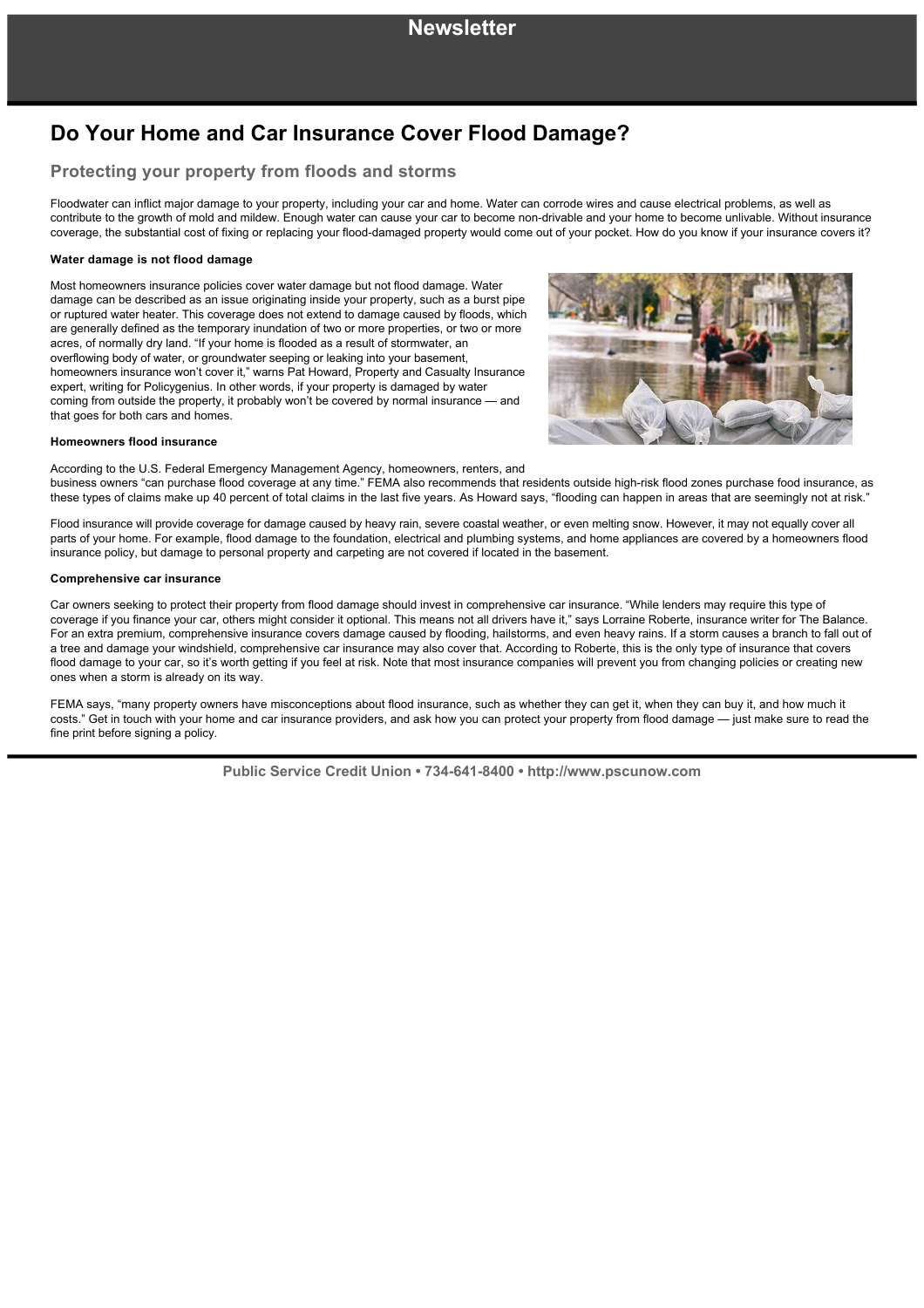# **The Best Healthy Habits for Your Heart**

### **Take care of your heart**

Looking for ways to reduce your risk of heart attack or heart disease? Be sure to incorporate these habits into your daily routine to live a healthier life.

### **Exercise regularly**

Staying active doesn't just help you lose weight. It can also lower your blood sugar levels, blood pressure, and blood cholesterol. As an adult, it's a good idea to do moderately intensive exercises for 2 1/2 hours each week. These activities can include biking, brisk walking, swimming, and more.

Even if you do work out each week, it's important not to spend the rest of your time sitting around. Sitting for too long can increase your risk of cardiovascular events and deep vein thrombosis. Accordingly, make sure to take a few short walks every day, whether at home or at the office.

#### **Eat right**

Sticking to a healthy diet is crucial to preventing heart disease. Incorporate more fruits and vegetables in your meals while also eating less processed foods. Try to choose foods that

have plenty of fiber but are low in salt, sugar, and cholesterol. Avoid trans fats as well since these can cause clogged arteries. However, still eat saturated, unsaturated, and polyunsaturated fats.

Alcohol can also increase your blood pressure, so limit your consumption. Women should only have one drink a day, while men should have a maximum of two drinks a day.

### **Brush your teeth**

Good dental hygiene is not just good for your teeth but also for your heart. If you have gum disease, the bacteria in your mouth can potentially move to the bloodstream, ultimately raising the risk of heart disease and even stroke. So, remember to brush and floss your teeth each day to prevent gum disease.

#### **Get a good night's sleep**

If you are not getting enough sleep each night, you may have a higher risk of heart attack or stroke. This is the case even if you have otherwise healthy habits, and it may be because lack of sleep disrupts certain biological processes. Aim to get between seven and eight hours of sleep every night.

And if you believe you have a sleep disorder, speak with a doctor. Sleep apnea, in particular, has links to arrhythmias and heart disease, so you don't want to leave it untreated.

#### **Avoid secondhand smoke**

Smoking cigarettes can significantly increase your risk of developing many diseases, including heart disease. If you currently smoke, the best thing to do is quit, and your doctor can offer advice on how to do so.

Even if you don't smoke, being around others who do can still lead to heart disease. This is especially true if you already have high blood cholesterol or high blood pressure. Secondhand smoke can cause a buildup of plaque in your arteries. So, don't be near others while they are smoking.

By following these tips, you can help your heart stay healthy. Speak with a doctor to learn more about your overall health and how to make improvements to your lifestyle.